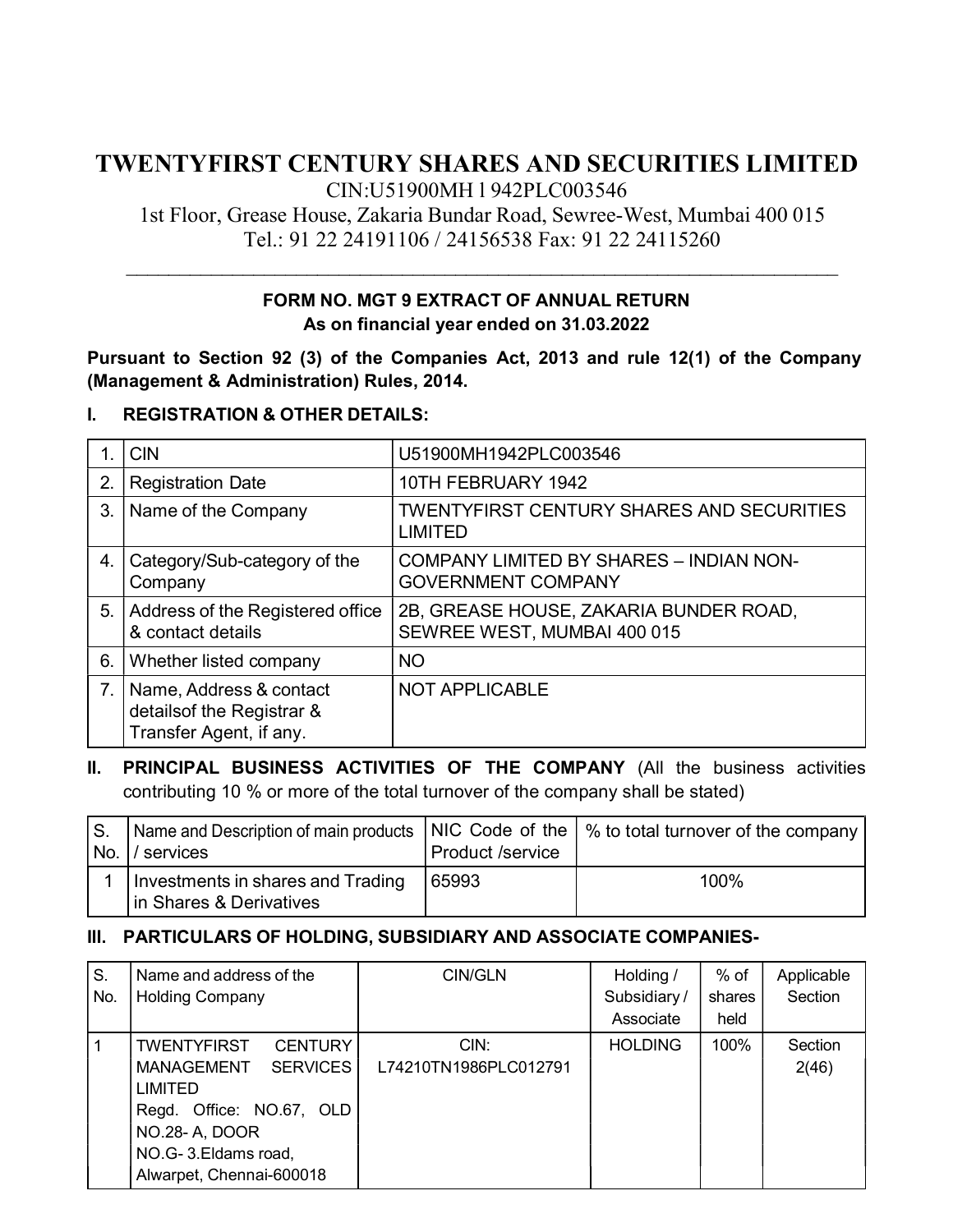### IV. SHARE HOLDING PATTERN (Equity Share Capital Breakup as percentage of Total Equity)

### A) Category-wise Share Holding

|                                                                | No. of Shares held at the beginning of the year<br>[As on 31- March-2021) |                   |              |                             | No. of Shares held at the end of the year<br>[As on 31- March-2022) |                   |                    | $\frac{9}{6}$<br>Change     |                    |
|----------------------------------------------------------------|---------------------------------------------------------------------------|-------------------|--------------|-----------------------------|---------------------------------------------------------------------|-------------------|--------------------|-----------------------------|--------------------|
| <b>Category of Shareholders</b>                                |                                                                           | Demat Physical    | <b>Total</b> | % of Total<br><b>Shares</b> | Demat                                                               | Physical          | <b>Total</b>       | % of Total<br><b>Shares</b> | during<br>the year |
| A.<br><b>Promoters</b>                                         |                                                                           |                   |              |                             |                                                                     |                   |                    |                             |                    |
| (1)<br>Indian                                                  |                                                                           |                   |              |                             |                                                                     |                   |                    |                             |                    |
| a) Individual/HUF                                              |                                                                           | հ                 |              | 0.00070734                  | ΩI                                                                  |                   | 61                 | 0.00070734                  | 0.00               |
| b) Central Govt                                                |                                                                           |                   |              |                             |                                                                     |                   |                    |                             |                    |
| c) State Govt(s)                                               |                                                                           |                   |              |                             |                                                                     |                   |                    |                             |                    |
| d) Bodies Corp.                                                |                                                                           | 5589494           | 5589494      | 99.99989266                 |                                                                     |                   |                    | 5589494 5589494 99.99989266 | 0.00               |
| Banks / Fl<br>e)                                               |                                                                           |                   |              |                             |                                                                     |                   |                    |                             |                    |
| f)<br>Any other                                                |                                                                           |                   |              |                             |                                                                     |                   |                    |                             |                    |
| Total shareholding of                                          |                                                                           |                   |              |                             |                                                                     |                   |                    |                             |                    |
| <b>Promoter (A)</b>                                            | 01                                                                        | 5589500           | 5589500      | 100.00                      | 01                                                                  |                   | 5589500 5589500    | 100.00                      |                    |
| <b>B.</b> Public Shareholding                                  |                                                                           |                   |              |                             |                                                                     |                   |                    |                             |                    |
| <b>Institutions</b><br>1.                                      |                                                                           |                   |              |                             |                                                                     |                   |                    |                             |                    |
| a) Mutual Funds                                                |                                                                           | 0                 | 01           | 0                           | $\Omega$                                                            | $\Omega$          | O                  | 0                           |                    |
| b) Banks / Fl                                                  |                                                                           | ŋ                 | 0l           | $\mathbf{0}$                | $\Omega$                                                            | $\Omega$          | 0                  | O                           |                    |
| c) Central Govt                                                |                                                                           | ŋ                 | 0l           | $\Omega$                    | $\Omega$                                                            | $\Omega$          | 01                 | 0                           |                    |
| d) State Govt(s)                                               |                                                                           |                   | $\Omega$     | $\Omega$                    | n                                                                   |                   | Ωl                 | 0                           |                    |
| e) Venture Capital Funds                                       |                                                                           |                   | 0            | $\Omega$                    | U                                                                   |                   | N                  |                             |                    |
| Insurance Companies<br>f)                                      |                                                                           |                   | 0            | $\Omega$                    |                                                                     |                   |                    |                             |                    |
| $g)$ Fils                                                      |                                                                           | N                 | O            | $\mathbf{0}$                |                                                                     |                   |                    |                             |                    |
| h) Foreign Venture Capital                                     |                                                                           | U                 | O            | $\Omega$                    |                                                                     |                   |                    |                             |                    |
| Funds                                                          |                                                                           |                   |              |                             |                                                                     |                   |                    |                             |                    |
| Others (specify)<br>i)                                         |                                                                           |                   |              |                             |                                                                     |                   |                    |                             |                    |
| Sub-total (B)(1):-                                             | $\mathbf{0}$                                                              | 01                | 01           | 0                           | 01                                                                  | 0                 | 01                 | 0                           | n                  |
| <b>Non-Institutions</b><br>2.                                  |                                                                           |                   |              |                             |                                                                     |                   |                    |                             |                    |
| la)<br>Bodies Corp.                                            |                                                                           |                   |              |                             |                                                                     |                   |                    |                             |                    |
| Indian<br>i)                                                   | U                                                                         | $\Omega$          | 0            | $\Omega$                    | $\Omega$                                                            | $\Omega$          | 01                 | 0                           |                    |
| ii) Overseas                                                   |                                                                           | ŋ                 | 01           | $\overline{0}$              | $\Omega$                                                            | U                 | 0                  | $\Omega$                    | Ŋ                  |
| Individuals<br>lb)                                             |                                                                           | $\Omega$          | 0l           | $\overline{0}$              | $\Omega$                                                            | $\Omega$          | 0                  | $\Omega$                    | $\Omega$           |
| Individual shareholders<br>i)                                  |                                                                           |                   | $\Omega$     | $\Omega$                    | <sup>n</sup>                                                        |                   |                    |                             | U                  |
| holding nominal share                                          |                                                                           |                   |              |                             |                                                                     |                   |                    |                             |                    |
| capital upto Rs. 1lakh                                         |                                                                           |                   |              |                             |                                                                     |                   |                    |                             |                    |
| ii) Individual shareholders                                    | U                                                                         | 0                 | $\Omega$     | $\Omega$                    | $\Omega$                                                            | $\Omega$          | <sup>0</sup>       | $\Omega$                    |                    |
| holding nominal share                                          |                                                                           |                   |              |                             |                                                                     |                   |                    |                             |                    |
| capital in excess of Rs 1                                      |                                                                           |                   |              |                             |                                                                     |                   |                    |                             |                    |
| lakh                                                           |                                                                           |                   |              |                             |                                                                     |                   |                    |                             |                    |
| c) Others (specify)                                            | 01                                                                        | $\overline{0}$    | 0            | $\mathbf{0}$                | 01                                                                  | $\overline{0}$    | 0                  | $\overline{0}$              | 0                  |
| Non Resident Indians                                           |                                                                           | $\Omega$          | 0            | $\Omega$                    | $\Omega$                                                            | $\Omega$          | 0                  | $\overline{0}$              | 0                  |
| Overseas Corporate Bodies                                      |                                                                           | $\mathbf{0}$      | 0            | $\Omega$                    | $\Omega$                                                            |                   | $\overline{0}$     | 0                           | 0                  |
| NRI's                                                          | N                                                                         | 0                 | 0            | $\Omega$                    | $\Omega$                                                            | $\Omega$          | 0                  | $\overline{0}$              | $\mathbf 0$        |
| Foreign Company                                                | 0                                                                         | 0                 | 0            | 01                          | $\Omega$                                                            | $\Omega$          | $\overline{\circ}$ | $\overline{0}$              | 0                  |
| <b>HUF</b>                                                     | 0                                                                         | $\overline{0}$    | 0            | $\Omega$                    | $\Omega$                                                            | $\Omega$          | 0                  | $\overline{0}$              | $\overline{0}$     |
| <b>Clearing Members</b>                                        | $\Omega$                                                                  | 0                 | 0            | 0                           | $\Omega$                                                            | <sup>0</sup>      | 0                  | $\overline{0}$              | 0                  |
| <b>Market Maker</b>                                            | 10                                                                        | 0                 | 0            | 0                           | $\Omega$                                                            | $\Omega$          | $\overline{0}$     | 0                           | $\overline{0}$     |
| Sub-total $(B)(2)$ :-                                          | 0                                                                         | 0                 | 0            |                             | $\Omega$                                                            | $\Omega$          | $\overline{0}$     | $\overline{0}$              | 0                  |
|                                                                |                                                                           |                   |              |                             | U                                                                   |                   |                    |                             |                    |
| <b>Total Public</b><br>Shareholding (B)=(B)(1)+<br>$(B)$ $(2)$ | Û                                                                         | $\Omega$          | ٥I           | n                           |                                                                     | U                 | Û                  | U                           | $\mathbf{0}$       |
| C. Shares held by Custodian<br>for GDRs & ADRs                 | $\Omega$                                                                  | $\Omega$          | 0l           | $\mathbf{0}$                | $\Omega$                                                            | $\overline{0}$    | $\overline{0}$     | $\mathbf{0}$                | 0                  |
| Grand Total (A+B+C)                                            |                                                                           | 0 5589500 5589500 |              | 100.00                      |                                                                     | 0 5589500 5589500 |                    | 100.00                      | $\bullet$          |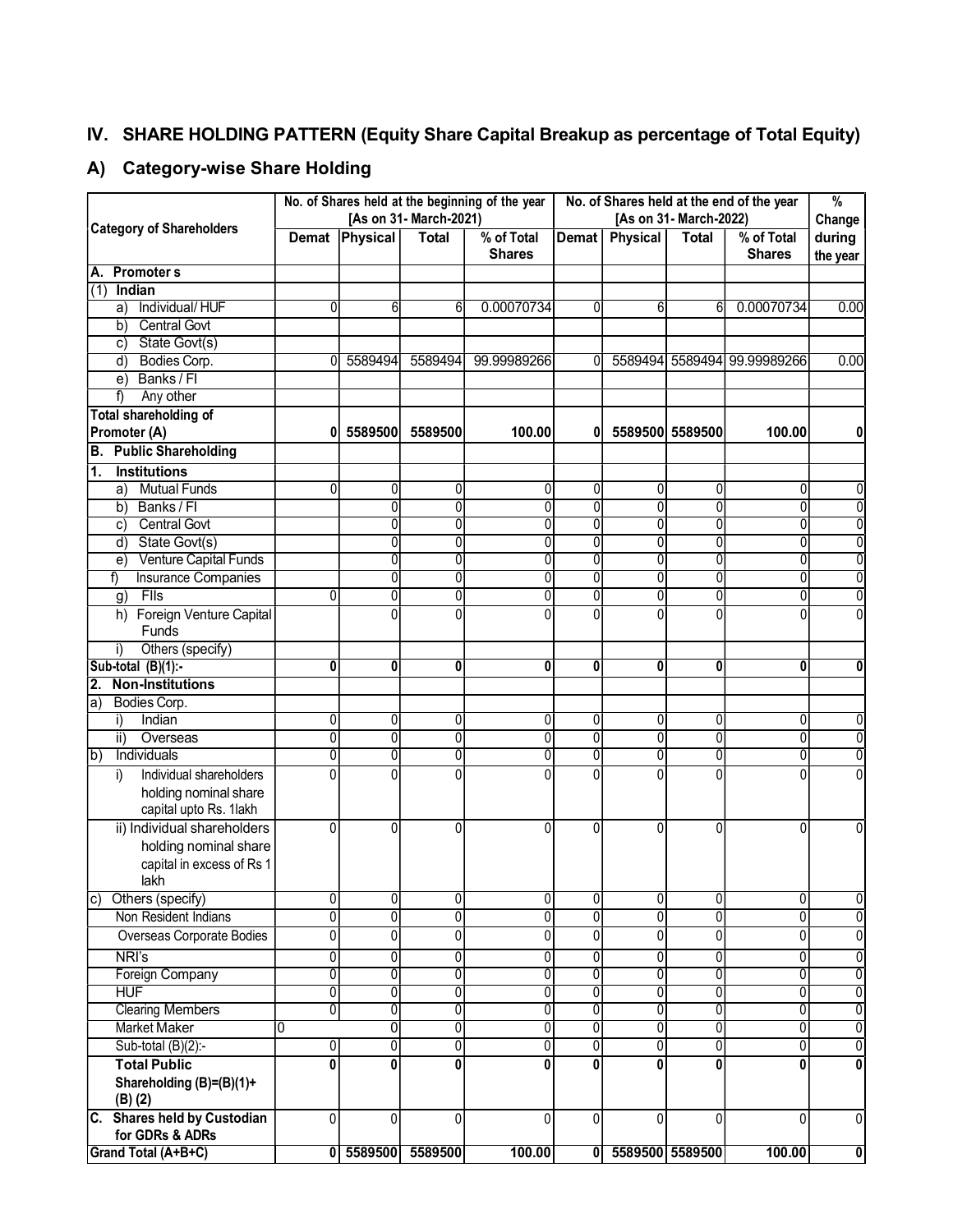#### B) Shareholding of Promoter

| <b>SN</b> | <b>Shareholder's Name</b>                                                     | Shareholding at the beginning of the year<br>As at 31 <sup>st</sup> March 2021 |                                                  |                                                             | Shareholding at the end of the year<br>As at 31 <sup>st</sup> March 2022 |                                                  |                                                              | %<br>change                                |
|-----------|-------------------------------------------------------------------------------|--------------------------------------------------------------------------------|--------------------------------------------------|-------------------------------------------------------------|--------------------------------------------------------------------------|--------------------------------------------------|--------------------------------------------------------------|--------------------------------------------|
|           |                                                                               | No. of<br><b>Shares</b>                                                        | % of total<br><b>Shares</b><br>of the<br>company | % of Shares  <br>Pledged /<br>encumbered<br>to total shares | l No. of<br><b>Shares</b>                                                | % of total<br><b>Shares</b><br>of the<br>company | % of Shares<br>Pledged/<br>encumber<br>ed to total<br>shares | in share-<br>holding<br>during the<br>year |
|           | <b>TWENTYFIRST</b><br><b>CENTURY</b><br>MANAGEMENT<br><b>SERVICES LIMITED</b> | 5589500                                                                        | 100%                                             | <b>NIL</b>                                                  | 5589500                                                                  | 100%                                             | <b>NIL</b>                                                   | 0.00                                       |
|           | <b>TOTAL</b>                                                                  | 5589500                                                                        | 100%                                             | <b>NIL</b>                                                  | 5589500                                                                  | 100%                                             | <b>NIL</b>                                                   | 0.00                                       |

#### C) Change in Promoters' Shareholding (please specify, if there is no change)

| <b>SN   Particulars</b>      |                  | Shareholding at the<br>beginning of the year | <b>Cumulative Shareholding</b><br>During the year |                                        |  |
|------------------------------|------------------|----------------------------------------------|---------------------------------------------------|----------------------------------------|--|
|                              | No. of<br>shares | % of total<br>shares of the<br>company       | No. of<br>shares                                  | % of total<br>shares of the<br>company |  |
| At the beginning of the year | 5589500          | 100.00                                       |                                                   |                                        |  |
| During the year              |                  |                                              |                                                   |                                        |  |
| At the end of the year       |                  |                                              | 5589500                                           | 100.00                                 |  |

C) Shareholding Pattern of top ten Shareholders: (Other than Directors, Promoters and Holders of GDRs and ADRs):

#### NOT APPLICABLE

#### D) Shareholding of Directors and Key Managerial Personnel:

| SN | Mr. Sundar Iyer<br>(Director and Chief Executive Officer) |                  | Shareholding at the<br>beginning of the year | <b>Cumulative Shareholding</b><br>during the year |                                           |  |
|----|-----------------------------------------------------------|------------------|----------------------------------------------|---------------------------------------------------|-------------------------------------------|--|
|    |                                                           | No. of<br>shares | % of total<br>shares of<br>the<br>company    | No. of<br>shares                                  | % of total<br>shares of<br>the<br>company |  |
|    | At the beginning of the year                              |                  |                                              |                                                   |                                           |  |
|    | During the year                                           |                  |                                              |                                                   |                                           |  |
|    | At the end of the year                                    |                  |                                              |                                                   |                                           |  |

| <b>SN</b> | Mr. Krishnan Muthukumar<br>(Director) | Shareholding at the<br>beginning of the year<br>% of total<br>No. of<br>shares of<br>shares<br>the<br>company |   | <b>Cumulative Shareholding</b><br>during the year |                                           |  |
|-----------|---------------------------------------|---------------------------------------------------------------------------------------------------------------|---|---------------------------------------------------|-------------------------------------------|--|
|           |                                       |                                                                                                               |   | No. of<br>shares                                  | % of total<br>shares of<br>the<br>company |  |
|           | At the beginning of the year          |                                                                                                               | 0 |                                                   |                                           |  |
|           | During the year                       |                                                                                                               |   |                                                   |                                           |  |
|           | At the end of the year                |                                                                                                               |   |                                                   |                                           |  |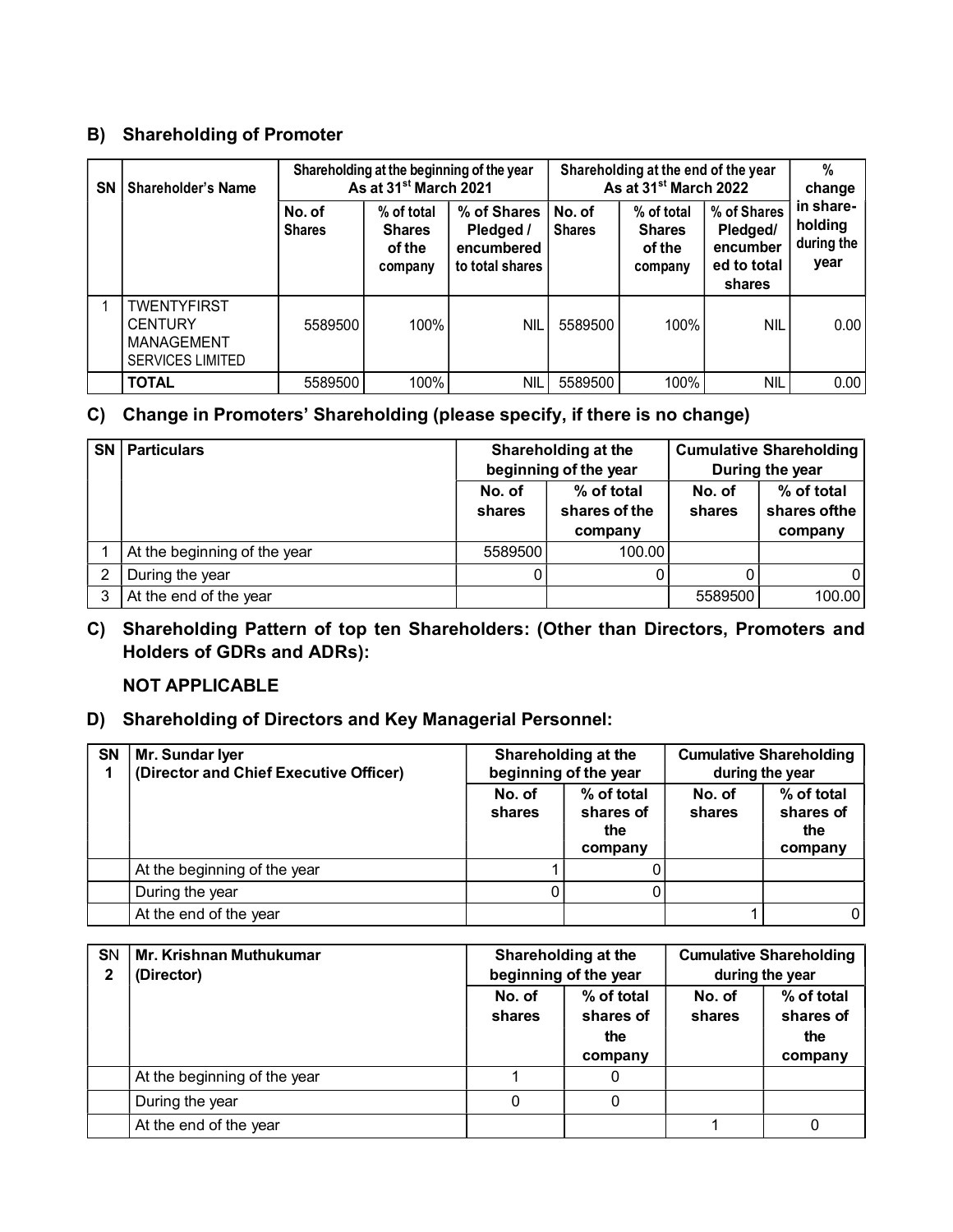| <b>SN</b> | Ms. Dipti Dinesh Sakpal<br>(Independent Woman Director) |                                                               | Shareholding at the<br>beginning of the year | <b>Cumulative Shareholding</b><br>during the year |                                           |  |
|-----------|---------------------------------------------------------|---------------------------------------------------------------|----------------------------------------------|---------------------------------------------------|-------------------------------------------|--|
|           |                                                         | % of total<br>No. of<br>shares of<br>shares<br>the<br>company |                                              | No. of<br>shares                                  | % of total<br>shares of<br>the<br>company |  |
|           | At the beginning of the year                            |                                                               |                                              |                                                   |                                           |  |
|           | During the year                                         |                                                               |                                              |                                                   |                                           |  |
|           | At the end of the year                                  |                                                               |                                              |                                                   |                                           |  |

| SN<br>4 | Mr. B.K. Rai<br>(Independent Director) |                                                               | Shareholding at the<br>beginning of the year | <b>Cumulative Shareholding</b><br>during the year |                                           |  |
|---------|----------------------------------------|---------------------------------------------------------------|----------------------------------------------|---------------------------------------------------|-------------------------------------------|--|
|         |                                        | % of total<br>No. of<br>shares of<br>shares<br>the<br>company |                                              | No. of<br>shares                                  | % of total<br>shares of<br>the<br>company |  |
|         | At the beginning of the year           |                                                               | ΩI                                           |                                                   |                                           |  |
|         | During the year                        |                                                               |                                              |                                                   |                                           |  |
|         | At the end of the year                 |                                                               |                                              |                                                   |                                           |  |

| <b>SN</b><br>5 | Mr. A.V.M. Sundaram (Company Secretary)         |                                              | Shareholding at the<br>beginning of the year | <b>Cumulative Shareholding</b><br>during the year |                                          |  |
|----------------|-------------------------------------------------|----------------------------------------------|----------------------------------------------|---------------------------------------------------|------------------------------------------|--|
|                |                                                 | No. of<br>shares                             | % of total<br>shares<br>ofthe<br>company     | No. of<br>shares                                  | % of total<br>shares<br>ofthe<br>company |  |
|                | At the beginning of the year                    |                                              |                                              |                                                   |                                          |  |
|                | During the year                                 | 0                                            | 0                                            |                                                   |                                          |  |
|                | At the end of the year                          |                                              |                                              | 0                                                 |                                          |  |
|                |                                                 | Shareholding at the<br>beginning of the year |                                              | <b>Cumulative Shareholding</b><br>during the year |                                          |  |
| <b>SN</b><br>6 | Mr. Bhaskar Shetty (Chief Financial<br>Officer) |                                              |                                              |                                                   |                                          |  |
|                |                                                 | No. of<br>shares                             | % of total<br>shares<br>ofthe<br>company     | No. of<br>shares                                  | % of total<br>shares<br>ofthe<br>company |  |
|                | At the beginning of the year                    |                                              |                                              |                                                   |                                          |  |
|                | During the year                                 | 0                                            | 0                                            |                                                   |                                          |  |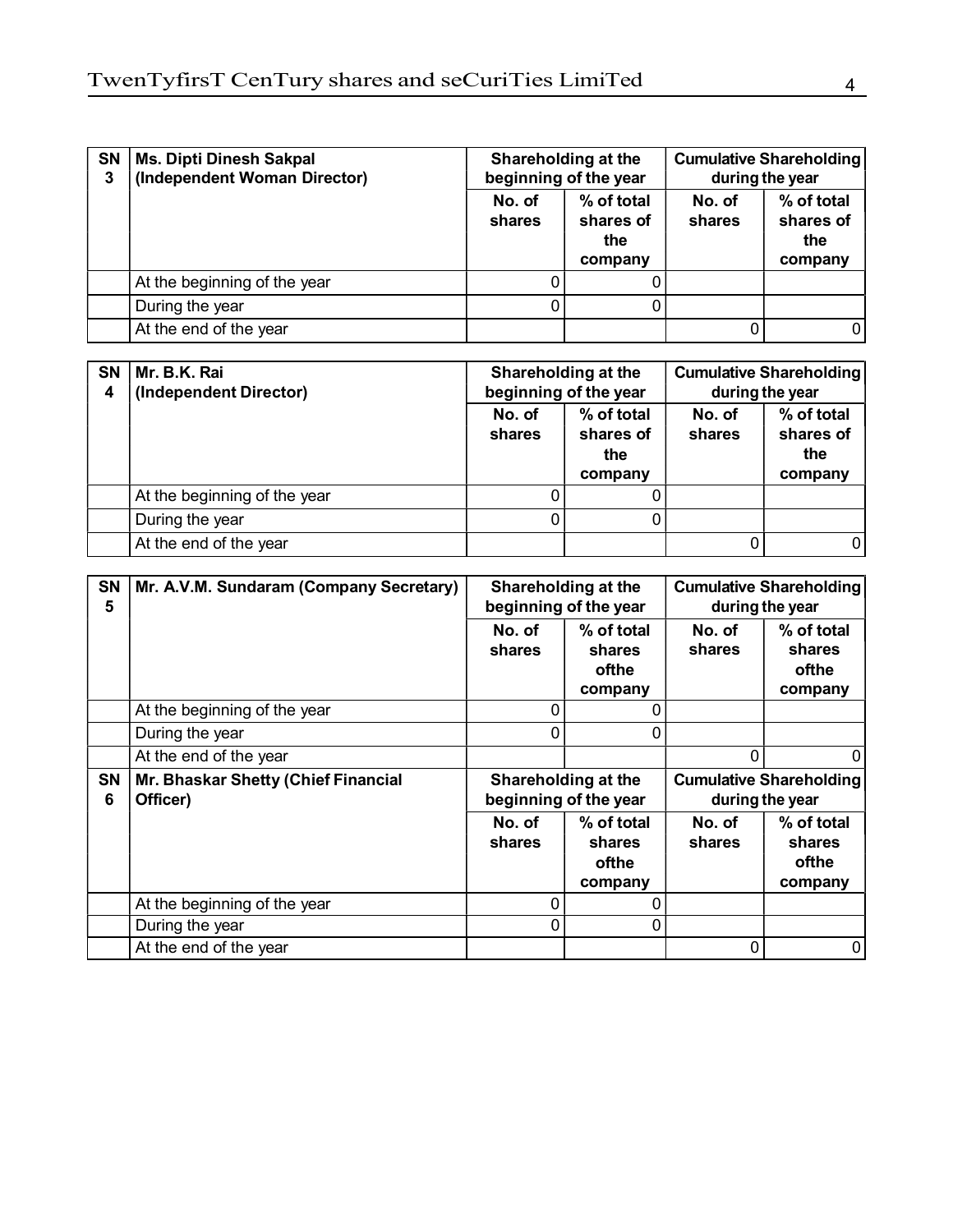#### INDEBTEDNESS - Indebtedness of the Company including interest outstanding /

accrued but not due for payment. (During the FY 2021-22)

(Rupees in lacs)

|                                                        | Secured Loans<br>excluding deposits | Unsecured<br>Loans | Deposits | Total<br>Indebtedness |
|--------------------------------------------------------|-------------------------------------|--------------------|----------|-----------------------|
| Indebtedness at the beginning of the<br>financial year |                                     |                    |          |                       |
| i) Principal Amount                                    | Nil                                 | 3001.25            | Nil      | 3001.25               |
| ii) Interest due but not paid                          | Nil                                 | Nil                | Nil      | Nil                   |
| iii) Interest accrued but not due                      | Nil                                 | Nil                | Nil      | Nil                   |
| Total (i+ii+iii)                                       | Nil                                 | 3001.25            | Nil      | 3001.25               |
| Change in Indebtedness duringthe<br>financial year     |                                     |                    |          |                       |
| * Addition                                             | Nil                                 | 855.40             | Nil      | 855.40                |
| * Reduction                                            | Nil                                 | (4704.98)          | Nil      | (4704.98)             |
| <b>Net Change</b>                                      | Nil                                 | (3849.58)          | Nil      | (3849.58)             |
| Indebtedness at the end of the<br>financial year       |                                     |                    |          |                       |
| i) Principal Amount                                    | Nil                                 | (848.33)           | Nil      | (848.33)              |
| ii) Interest due but not paid                          | Nil                                 | Nil                | Nil      | Nil                   |
| iii) Interest accrued but not due                      | Nil                                 | Nil                | Nil      | <b>Nil</b>            |
| Total (i+ii+iii)                                       | Nil                                 | (848.33)           | Nil      | (848.33)              |

#### VI. REMUNERATION OF DIRECTORS AND KEY MANAGERIAL PERSONNEL-

A. Remuneration to Managing Director, Whole-time Directors and/or Manager:

| SN. | <b>Particulars of Remuneration</b>                                                  | Name of MD/WTD/ Manager |            |     | <b>Total Amount</b> |            |
|-----|-------------------------------------------------------------------------------------|-------------------------|------------|-----|---------------------|------------|
| 1   | Gross salary                                                                        | Nil I                   | Nil I      | Nil | Nil                 | Nil        |
|     | (a)Salary as per provisions contained in<br>section17(1) of the Income-taxAct, 1961 | Nil                     | Nil        | Nil | Nil                 | Nil        |
|     | (b) Value of perquisites u/s 17(2)<br>Income-tax Act, 1961                          | Nil                     | Nil        | Nil | Nil                 | Nil        |
|     | (c) Profits in lieu of salary under section<br>17(3) Income- tax Act, 1961          | Nil                     | <b>Nil</b> | Nil | Nil                 | <b>Nil</b> |
| 2   | <b>Stock Option</b>                                                                 | Nil                     | Nil        | Nil | Nil                 | Nil        |
| 3   | <b>Sweat Equity</b>                                                                 | Nil                     | Nil        | Nil | Nil                 | Nil        |
| 4   | Commission - as % of profit<br>- others, specify                                    | Nil                     | Nil        | Nil | Nil                 | Nil        |
| 5   | Others, please specify                                                              | Nil                     | Nil        | Nil | Nil                 | Nil        |
|     | Total (A)                                                                           | Nil                     | Nil        | Nil | Nil                 | Nil        |
|     | Ceiling as per the Act                                                              |                         |            |     |                     |            |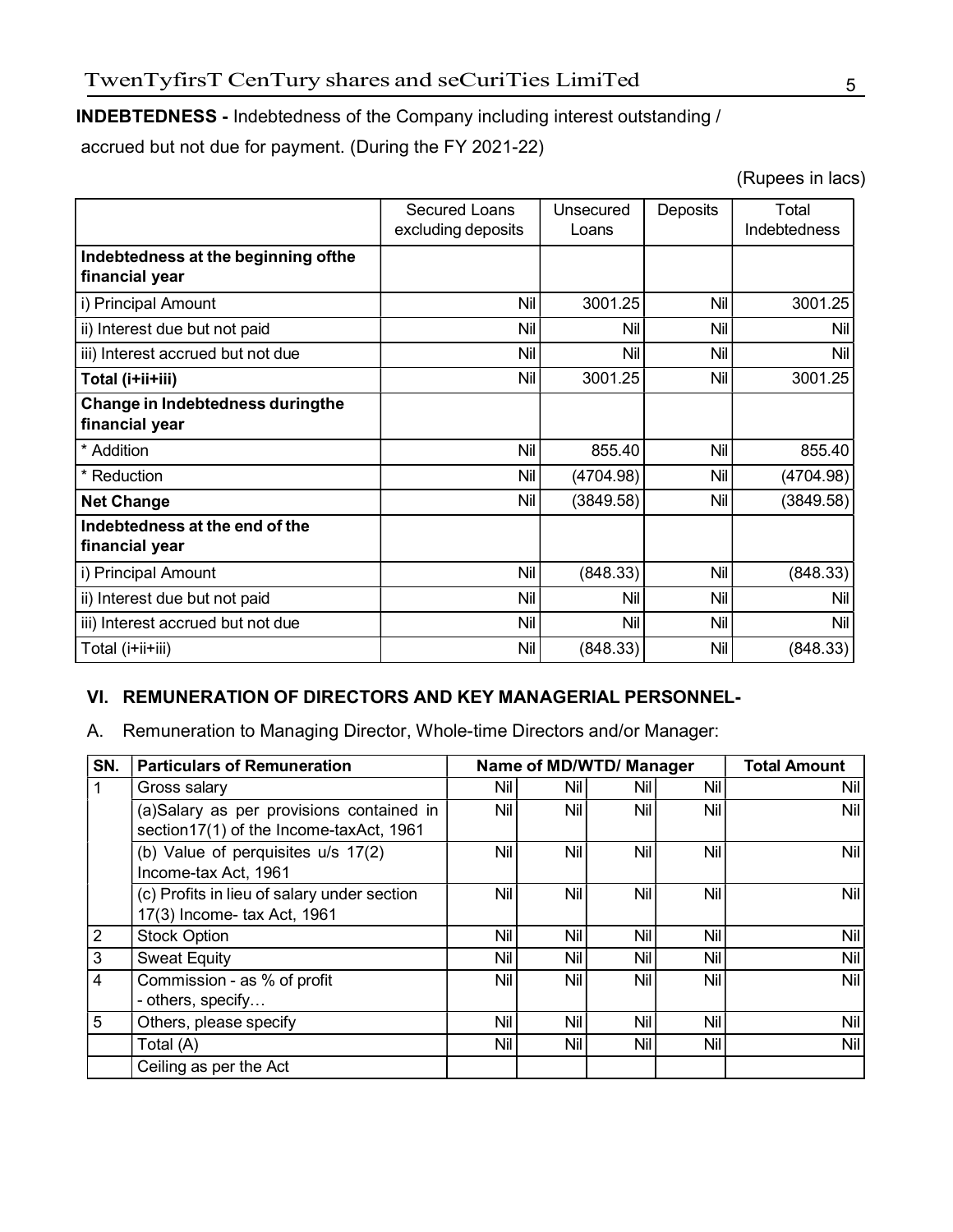| SN.            | <b>Particulars of</b>                            |                       | <b>Total Amt</b>                     |                           |                |        |
|----------------|--------------------------------------------------|-----------------------|--------------------------------------|---------------------------|----------------|--------|
|                | Remuneration                                     | <b>Sundar</b><br>lyer | <b>Krishnan</b><br><b>Muthukumar</b> | Dipti D.<br><b>Sakpal</b> | <b>B.K.Rai</b> |        |
| $\mathbf 1$    | <b>Executive Director</b>                        |                       |                                      |                           |                |        |
|                | Fee for attending<br>board/committee<br>meetings | 40000                 | Nil                                  | Nil                       | Nil            | 40000  |
|                | Commission                                       | Nil                   | Nil                                  | Nil                       | Nil            | Nil    |
|                | Others, please<br>specify                        | Nil                   | Nil                                  | Nil                       | Nil            | Nil    |
|                | Total (1)                                        | 40000                 | Nil                                  | Nil                       | Nil            | 40000  |
| $\overline{2}$ | <b>Independent Directors</b>                     |                       |                                      |                           |                |        |
|                | Fee for attending<br>board/committee<br>meetings | Nil                   | Nil                                  | 43000                     | 43000          | 86000  |
|                | Commission                                       | Nil                   | Nil                                  | Nil                       | Nil            | Nil    |
|                | Others, please<br>specify                        | Nil                   | Nil                                  | Nil                       | Nil            | Nil    |
|                | Total (2)                                        | Nil                   | Nil                                  | 43000                     | 43000          | 86000  |
| 3              | <b>Other Non- Executive</b><br><b>Directors</b>  |                       |                                      |                           |                |        |
|                | Fee for attending<br>board committee<br>meetings | Nil                   | 31000                                | Nil                       | Nil            | 31000  |
|                | Commission                                       | Nil                   | Nil                                  | Nil                       | Nil            | Nil    |
|                | Others, please<br>specify                        | Nil                   | Nil                                  | Nil                       | Nil            | Nil    |
|                | Total (3)                                        | Nil                   | 31000                                | <b>Nil</b>                | Nil            | 31000  |
|                | Total $(B)=(1+2+3)$                              | 40000                 | 31000                                | 43000                     | 43000          | 157000 |
|                | <b>Total Managerial</b><br>Remuneration          | 40000                 | 31000                                | 43000                     | 43000          | 157000 |
|                | Overall Ceiling as per<br>the Act                |                       |                                      |                           |                |        |

## B. Remuneration to other directors (DURING FY 2021-22)